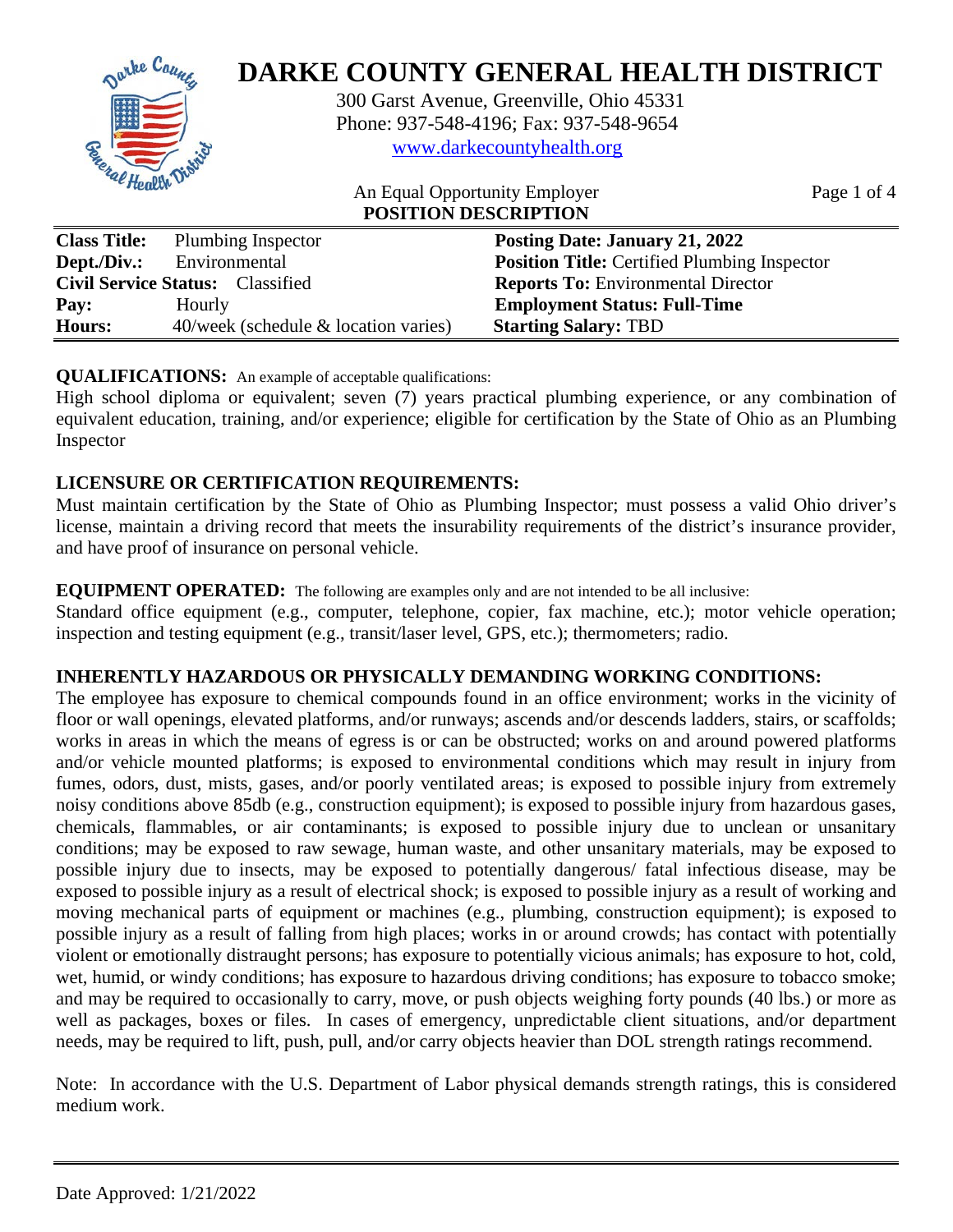

| <b>Class Title:</b> | Plumbing Inspector                      | Posting Date: January 21, 2022                      |
|---------------------|-----------------------------------------|-----------------------------------------------------|
| Dept./Div.:         | Environmental                           | <b>Position Title:</b> Certified Plumbing Inspector |
|                     | <b>Civil Service Status:</b> Classified | <b>Reports To:</b> Environmental Director           |
| Pay:                | Hourly                                  | <b>Employment Status: Full-Time</b>                 |
| <b>Hours:</b>       | $40$ /week (schedule & location varies) | <b>Starting Salary: TBD</b>                         |

# **JOB DESCRIPTION AND WORKER CHARACTERISTICS:** JOB DUTIES in order of importance **ESSENTIAL FUNCTIONS OF THE POSITION:** For purposes of 42 USC 12101:

- 65% (1) Conducts routine field plumbing inspections of residential and commercial buildings (e.g., air test, water test, backflow, etc.); evaluates inspection findings according to uniform departmental procedures; submits findings and recommendations to plumbing contractor and coordinator or supervisor; interviews persons to obtain specific information about plumbing problems; handles complaints, inquiries, and emergencies as required by state and departmental protocol.
- 15% (2) Accurately reviews and approves plans, drawings, and specifications of plumbing installation; authorizes issuance of permits and contractor registrations; and compiles and submits reports, opinions and recommendations complying with state law.
- 15% (3) Provides plumbing consultation (e.g., communicates plumbing code information to others either through formal training or informal communication); serves as liaison between the agency and architects, engineers, plumbing contractors, and other members of the public concerning plumbing installations; provides technical assistance to Sanitarians working in related areas.
- 5% (4) Represents department in good light to the public by demonstrating sensitivity to clients and their needs; establishes and develops professional relationships with plumbers, contractors, clients, homeowners, and/or other governmental agencies/officials;

# **OTHER DUTIES AND RESPONSIBILITIES:**

(5) May be required to work evenings/ weekends as assigned. This may include, but is not limited to activities such as: investigations, festivals, public meetings and special events.

(6) Participates in Health Department disaster preparedness activities; may be required to report for work outside normal working hours during an emergency.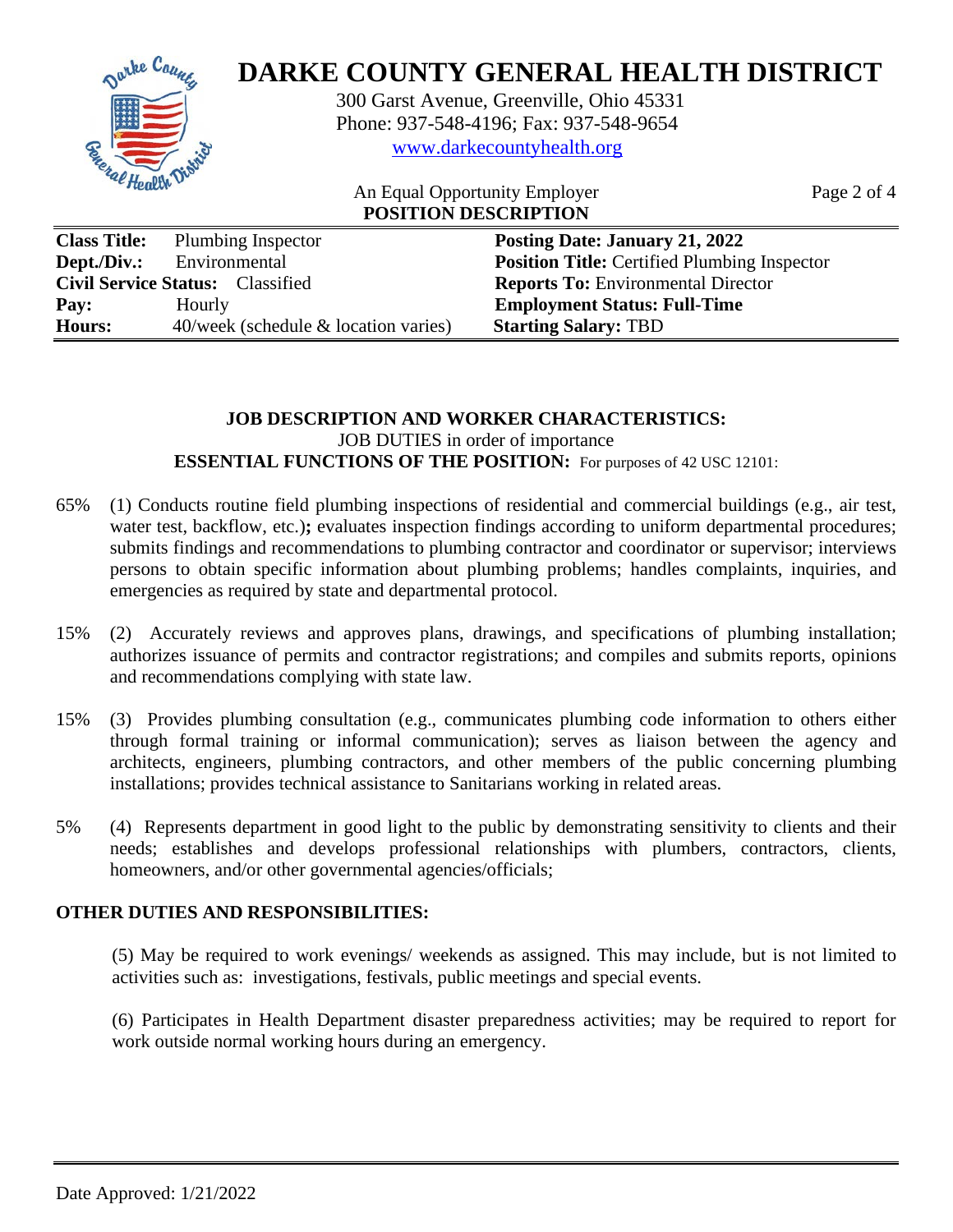

| Class Title. | <b>FIGHTOTHE HISPECTOL</b>              | I USUNG Date. January 21, 2022                      |
|--------------|-----------------------------------------|-----------------------------------------------------|
| Dept./Div.:  | Environmental                           | <b>Position Title:</b> Certified Plumbing Inspector |
|              | <b>Civil Service Status:</b> Classified | <b>Reports To: Environmental Director</b>           |
| Pay:         | Hourly                                  | <b>Employment Status: Full-Time</b>                 |
| Hours:       | $40$ /week (schedule & location varies) | <b>Starting Salary: TBD</b>                         |

(7) Projects a positive and professional image to clients and the public.

(8) Follows all Darke County Combined Health District safety policies and procedures; maintains confidentiality requirements in accordance with personnel policy; maintains all required licenses and/or certificates.

(9) Performs other duties as assigned or required by the Environmental Director or Health Commissioner, including fieldwork for environmental programs.

(10) Attends staff meetings and participates in department development.

(11) Demonstrates regular and predictable attendance.

# **MINIMUM ACCEPTABLE CHARACTERISTICS:** (\*Indicates developed after employment)

**Knowledge of:** Ohio Plumbing Code; Plumbing/plumbing inspection techniques; plumbing plans/ isometrics, public health; \*inspection techniques; safety practices and procedures; \*agency goals and objectives; \*agency policies and procedures; government structure and process; environmental health; office practices and procedures; English grammar and spelling; records management; public relations; workplace safety; case management; biology; chemistry; microbiology; employee training and development.

**Skill in:** use of modern office equipment; use or operation of environmental health/plumbing testing equipment.

**Ability to:** interpret a variety of instructions in written, oral, picture, or schedule form; deal with many variables and determine specific action; recognize unusual or threatening conditions and take appropriate action; define problems, collect data, establish facts, and draw valid conclusions; understand, interpret, and apply laws, rules, or regulations to specific situations; read, copy, and record figures accurately; calculate fractions, decimals, and percentages; copy records precisely without error; complete routine forms; prepare accurate documentation; prepare routine correspondence; use proper research methods to gather data; communicate effectively; train or instruct others; understand technical manuals and/or verbal instructions; gather, collate, and classify information; understand a variety of written and/or verbal communications; maintain records according to established procedures; develop and maintain effective working relationships; cooperate with co-workers on group projects; answer routine telephone inquiries; handle sensitive inquiries from and contacts with officials and general public.